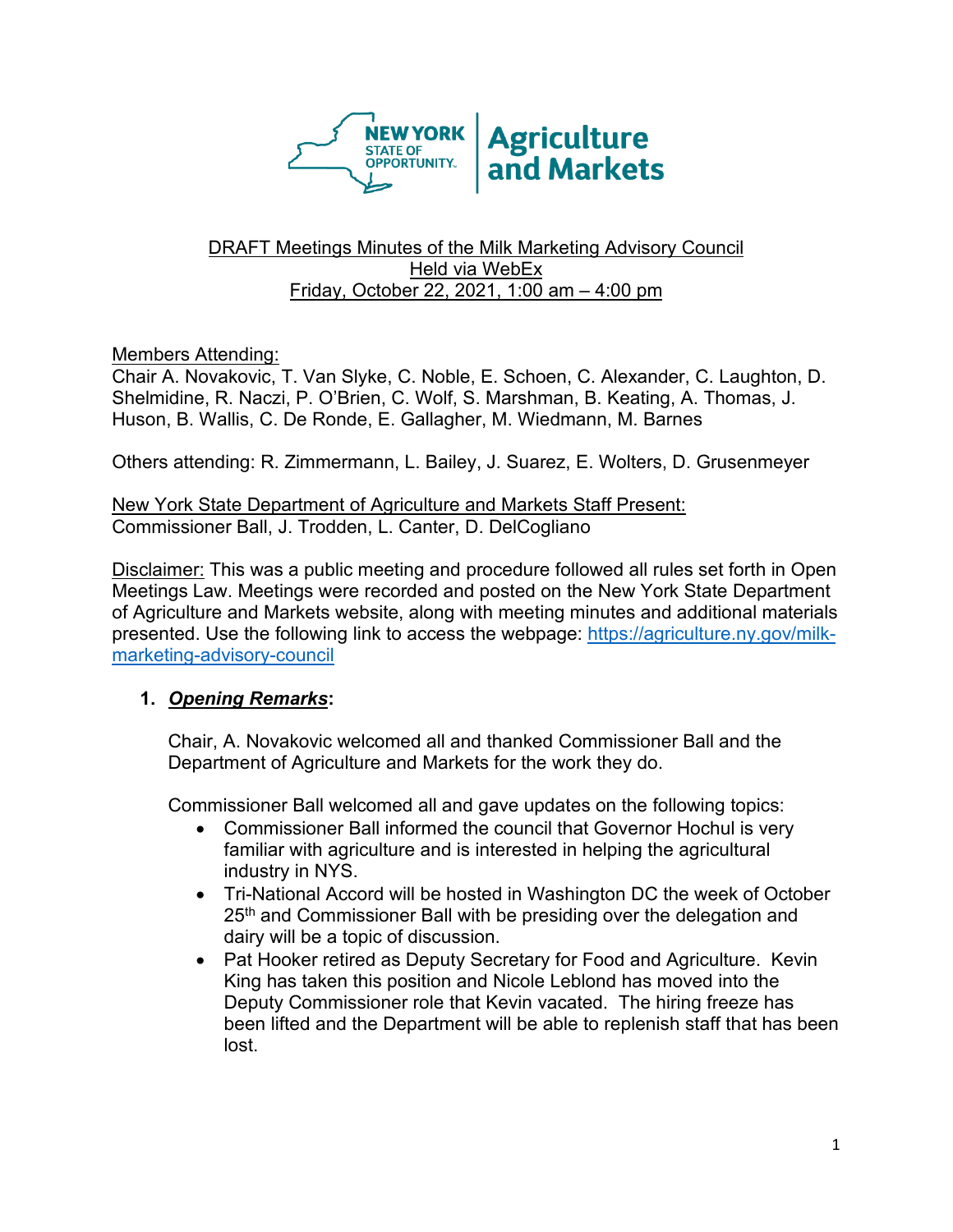Deputy Commissioner Trodden thanked everyone for joining and shared an update regarding Danone NA shifting their processing focus and the affect this has had on NYS producers. Deputy Commissioner Trodden informed the council that the Department continues to engage with the interested parties to find a market for the affected farms. The regulatory requirement notice is 30 days, but the effected farms received a 12-month notice, which gives more time to find new markets. Deputy Commissioner Trodden also informed the council of a letter sent, by the Department, to Secretary Vilsack asking him to close the loop on the livestock of origin rule that exist in the national organic standard. Secretary Vilsack has indicated that he does plan on closing this loop early next year. He has spearheaded a northeast regional taskforce to look at the organic market. Council members were directed to contact Deputy Commissioner Trodden if interested in becoming involved in this taskforce. Lastly, the letter also asked Secretary Vilsack for the modernization of the TEFAP program.

## 2. **Dairy "Think Tank" Overview and Next Steps:**

Deputy Commissioner Trodden presented on the "Think Tank" initiative. *Please see the recorded presentation on the MMAC website, which is referenced in the Disclaimer section above.*

# **3. 2020 Northeast Dairy Farm Summary:**

C. Laughton presented on the Farm Credit East Dairy Farm Summary. *Please see the recorded presentation on the MMAC website, which is referenced in the Disclaimer section above.*

## **4. NYS Funded Dairy Support/Services Discussion:**

- **a.** J. Suarez presented on Cornell's Pro-Dairy, Dairy Advancement, Agriculture Workforce Development, NY FarmNet, Dairy Foods Extension, Small Farms, Organic Dairy Task Force, and Degree Programs.
- **b.** D. Grusenmeyer presented on the Farm Viability Institute Programs, such as the Selective Dry Cow Therapy Project, the Stem Cell treatment of mastitis to decrease the use of antibiotics, and dairy product development projects.
- **c.** Deputy Commissioner Trodden opened the topic to the council for discussion.

*Please see the recorded presentation on the MMAC website, which is referenced in the Disclaimer section above.*

## **5. Federal Policy Discussion:**

Chair A. Novakovic asked various council members to give overviews on federal programs that focus on price and income support, as well as demand.